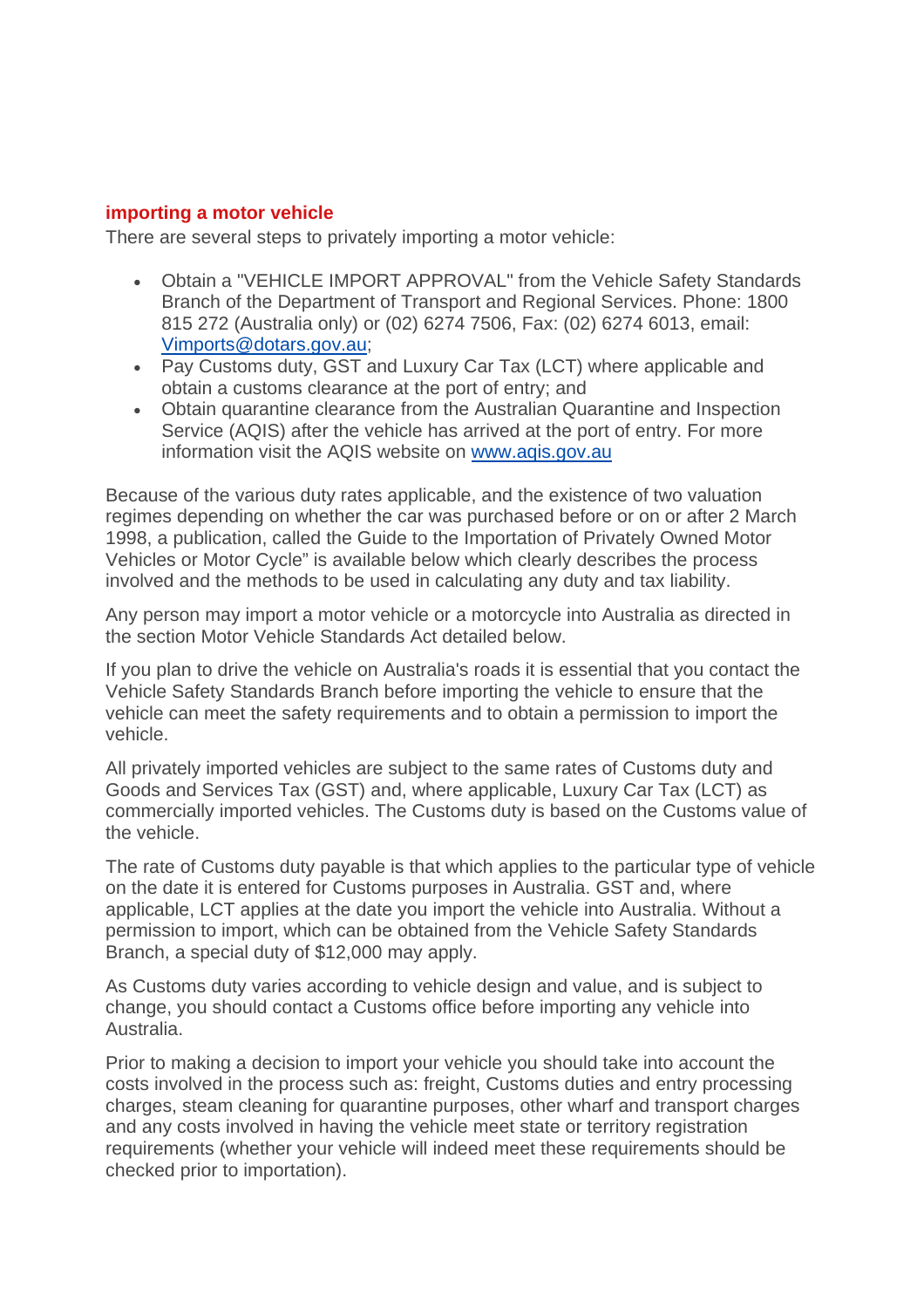# **Valuing your vehicle for Customs purposes**

The Customs value of imported private motor vehicles and motor cycles (whether new or used) is assessed in the following way:

## **The Transaction Value Method**

The Customs value of new or second hand privately imported motor vehicles or motor cycles will ordinarily be calculated using the "transaction value" method. Under this method the Customs value is based on the "price actually paid or payable" for the vehicle or cycle in a bona fide sale where the price is not influenced by any other factor.

This method will be used where the importer can show that the vehicle or cycle was purchased to be exported to Australia. The transaction value method will not be used where there is insufficient or unreliable information regarding the purchase.

In determining the Customs Value, certain adjustments may be made to the price paid by the importer to have the vehicle or cycle brought to Australia (eg. the deduction of overseas freight and insurance).

### **Alternate Methods of Valuation**

When the "transaction value" method cannot be used to determine Customs Value, the alternate methods of valuation, as set out in Section 159 of the Customs Act will be applied in sequential order.

Where the Fall-Back alternate method is used, Customs will usually accept as the basis for determining the Customs Value, the landed cost of the vehicle or cycle in Australia as assessed by a person qualified in valuing such vehicles and cycles. Customs may then make certain deductions to determine the Customs Value of the vehicle or cycle.

The valuation procedures outlined above are applied by Customs to privately imported motor vehicles and motor cycles purchased by the importer on or after 2 March 1998. The previous set of valuation guidelines used for motor vehicles and motor cycles purchased by the importer prior to 2 March 1998 are contained in the 'Guide to the Importation of Privately Owned Motor Vehicles and Motor Cycles' included below.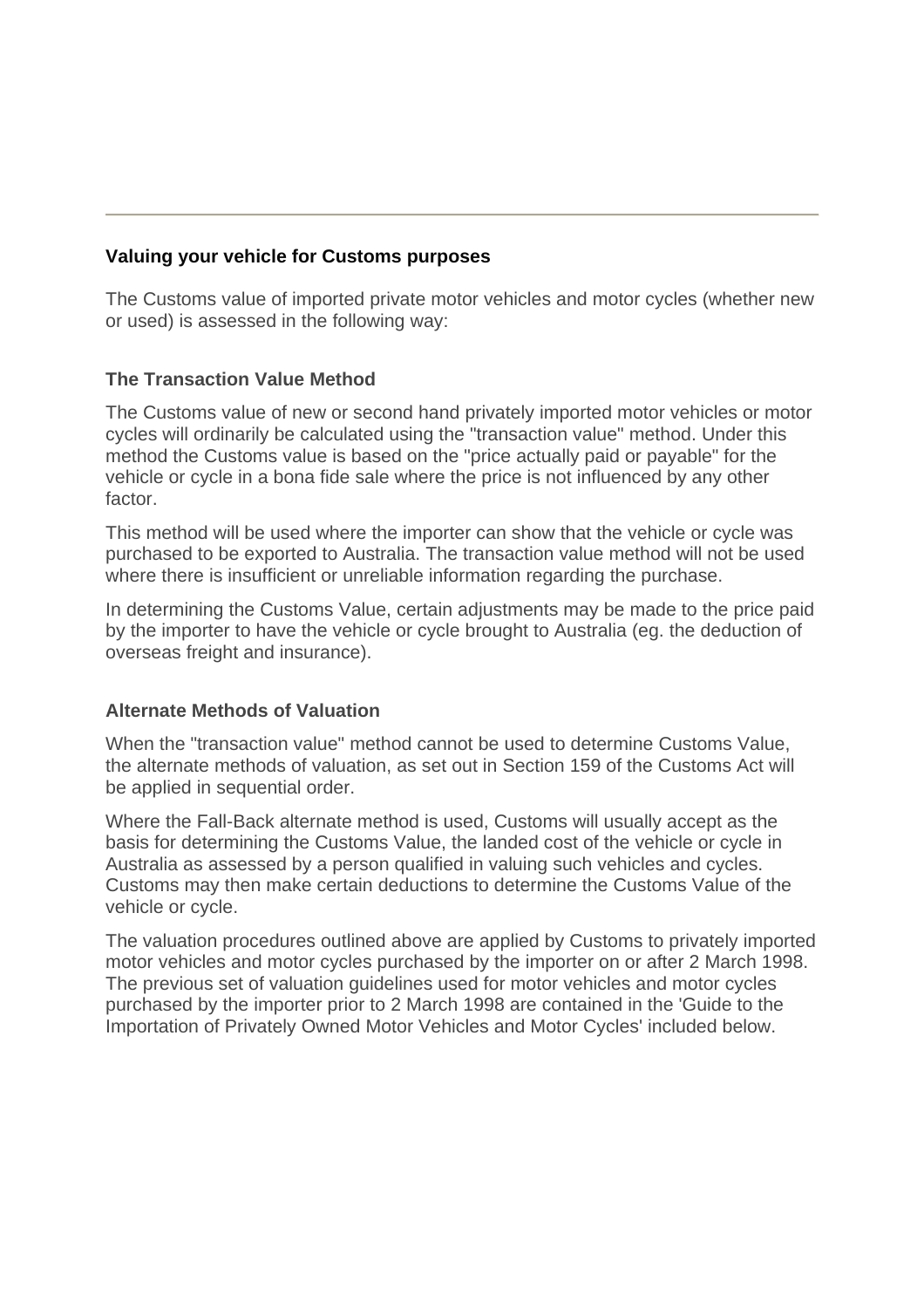# **Conversion to Australian currency**

The Customs value of your vehicle is calculated in Australian dollars. Where it is necessary to convert any prices, costs, etc. from a foreign currency to Australian dollars, the conversion will be based on that rate of exchange in effect in Australia on the date of exportation of your vehicle to Australia.

[Guide to the Importation of Privately Owned Motor Vehicles or Motor](http://www.customs.gov.au/resources/Files/Mvguide3.pdf)  [Cycles\(](http://www.customs.gov.au/resources/Files/Mvguide3.pdf)222KB)

[Customs Valuation of Imported Goods Factsheet](http://www.customs.gov.au/resources/Files/commer02.pdf) (42KB)

## **Concessions for tourists and temporary residents**

As a tourist or temporary resident, you may bring a motor vehicle or a motorcycle and attached trailer or a caravan to Australia for a period of up to 12 months (or longer under certain circumstances) without paying duty on them, provided they are subsequently exported from Australia.

For this concession to apply, you will need one of the following:

- a Carnet De Passages en Douanes issued by an overseas organisation which has a reciprocal arrangement with the Australian Automobile Association, or
- a cash or bank security, equal to the amount of duty and GST and, where applicable, LCT otherwise payable.

If your vehicle is stolen, damaged or destroyed whilst you are in Australia you should notify Customs as soon as possible at your original port of arrival.

All fittings and accessories imported with your motor vehicle, motorcycle, trailer or caravan must also be exported with that same vehicle.

### **Quarantine**

To prevent the entry of diseases, noxious weeds and insect pests into Australia, Quarantine authorities inspect all vehicles on arrival and may require them to be properly cleaned. This is usually effected by steam cleaning. You should remove all soil and any other matter from your vehicle (including the underside) prior to exportation to Australia.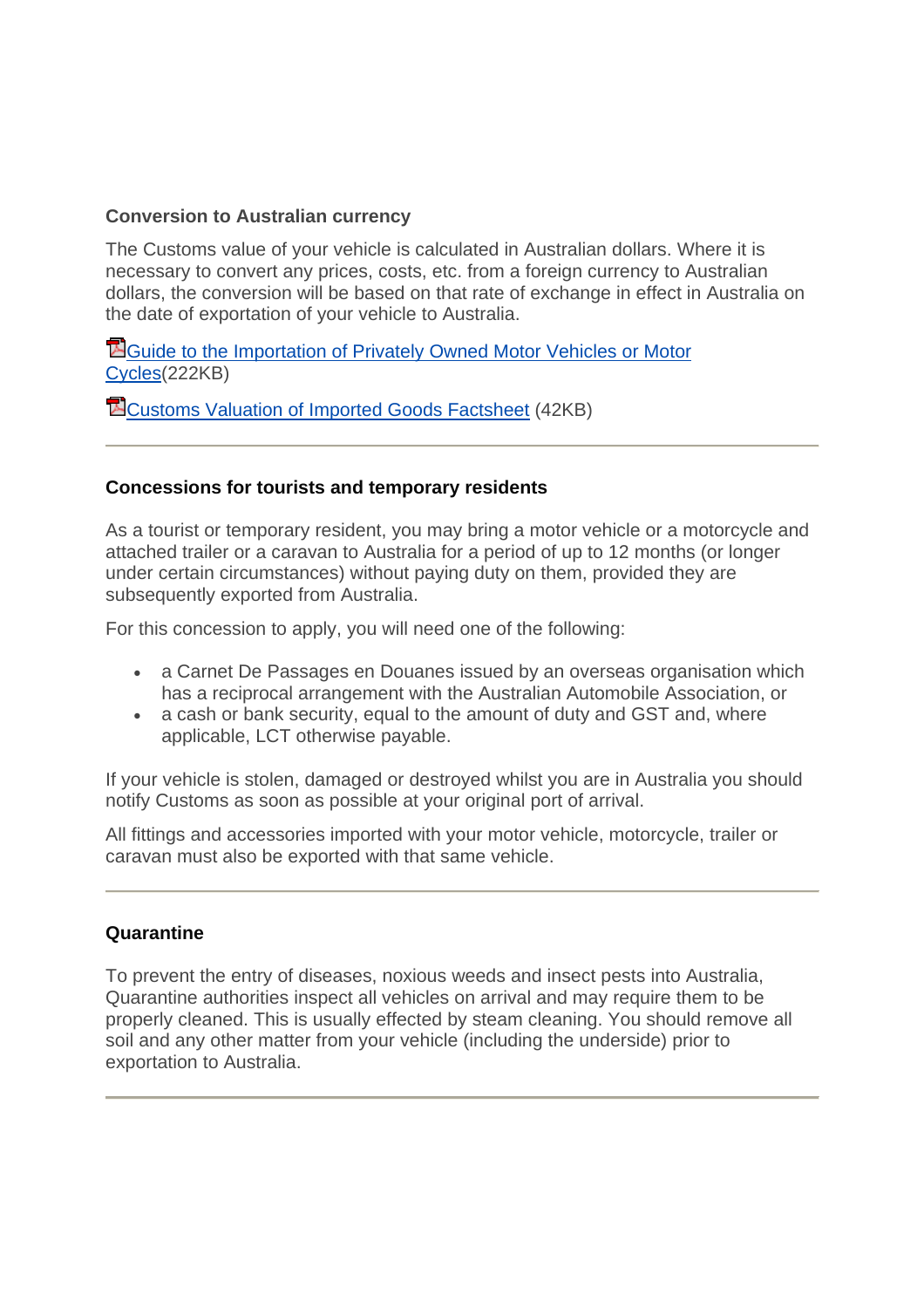# **Vehicles manufactured in Australia**

You may import an Australian manufactured motor vehicle or a motorcycle without paying Customs duty on it, providing you have owned and used the vehicle overseas and there are no outstanding Australian duties, taxes or charges owing on it.

However, you will be required to pay GST and, where applicable, LCT on the vehicle if no GST or applicable LCT was paid when the vehicle was originally exported from Australia.

### **Motor Vehicle Standards Act**

The Motor Vehicle Standards Act 1989, which is administered by the Vehicle Safety Standards Branch, came into effect on 1 August 1989. Under this legislation it is an offence to import any new or secondhand vehicle unless:

- it meets the safety and emissions standards applying to vehicles to be used on Australian roads, or
- arrangements are in place to modify the vehicle to meet these requirements after its arrival in Australia.

Before importing any vehicle it is essential that you ensure it will be able to be delivered in Australia by contacting the Vehicle Safety Standards Branch. They are the only body who can issue permits to import motor vehicles from overseas

Please note, the Department of Transport and Regional Services advises that the only exemption from the Import Approval requirement is for vehicles returning to Australia where the owner of the vehicle at the time of its return was also the owner at the time of its exportation.